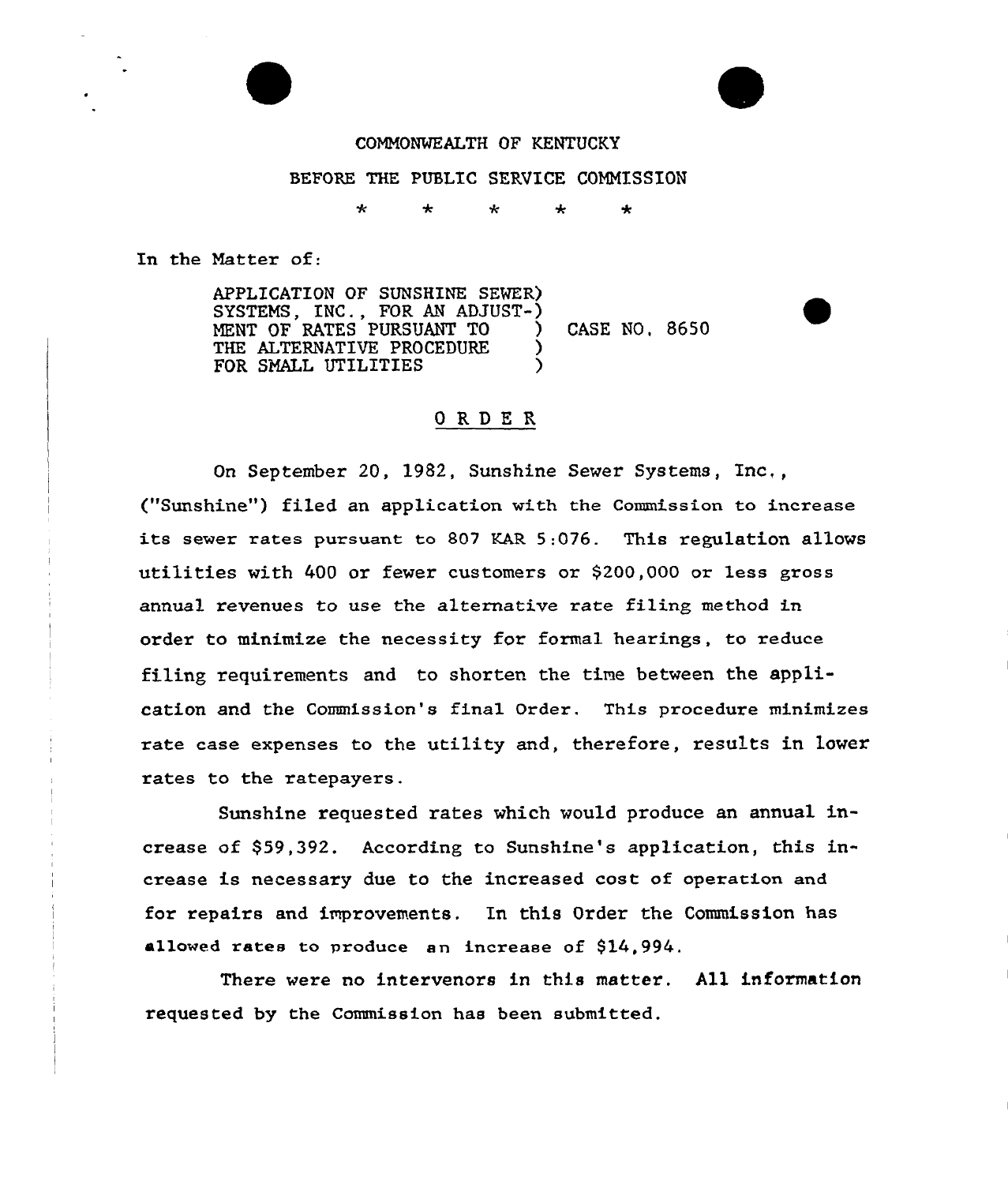#### TEST PERIOD

For the purpose of determining the reasonableness of the proposed rates, the 12-month period ending December 31, 1981, has been accepted as the test period.

#### REVENUES AND EXPENSES

Sunshine proposed no specific adjustments to test period operations but made general statements In its application regarding increases in expenses. The Commission advises Sunshine that prior to filing future rate cases, it should familiarize itself with the Commission's policy concerning pro forma adjustments, In accordance with the Commission's rate-making policies, the following adjustments have been made to Sunshine's test period operations to reflect actual and anticipated operating conditions:

## Management Fee

and a strip of the

Sunshine's test period expenses included \$3,000 of compensation for management services. All routine service operations are performed by Ray NcDonald and Associates and all billing and collection is performed by the Louisville Hater Company. Thus, Sunshine's management is limited to part-time administrative duties. Based on its experience with other similarly-operated sewer utilities, the Commission is of the opinion that \$3,000 for management services is excessive and should be reduced to a reasonable level of  $$1,800$ . Utilities Expense

During the test period, Sunshine reported \$13,081 for fuel and purchased power expense. Based on the information provided

 $-2-$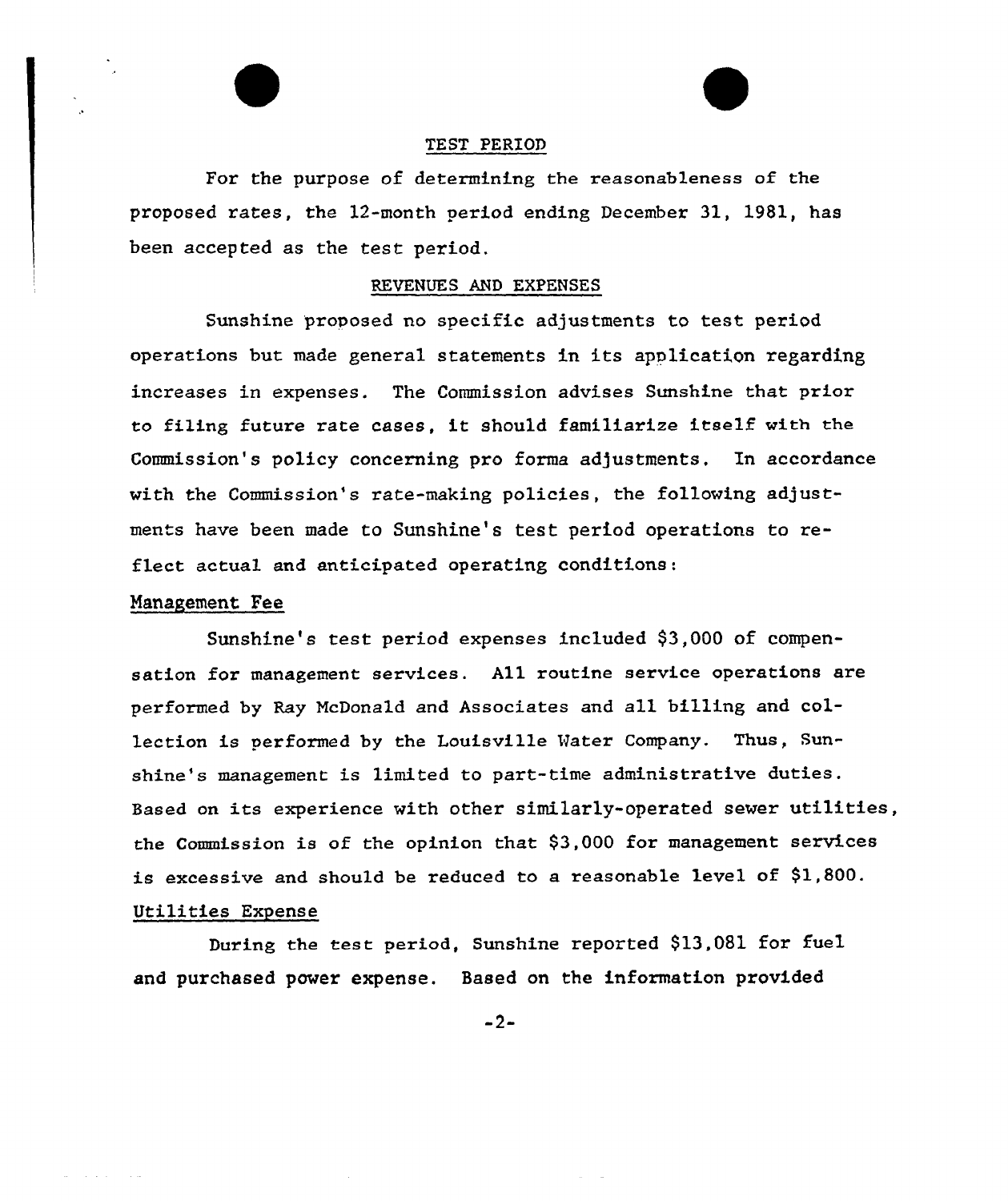by Sunshine, the Commission increased this expense by \$1,531 to reflect the application of the current rates in effect for electric service from Louisville Gas and Electric to test period usage levels.

Moreover, Sunshine provided adequate information to verify an increase in its water costs. Thus, the Commission has increased this expense by \$156.

## Customer Records and Collection Expense

Sunshine reported that its customer collection expense from the Louisville Vater Company for the test period was \$4,891, The Commission increased this expense by \$800 to reflect the increase in the current cost per bill from the Louisville Mater Company, Depreciation Expense

During the test period Sunshine reported depreciation expense of 98,975. It was disclosed that Sunshine's depreciation expense included depreciation on  $$430.705<sup>(1)</sup>$  of plant financed by contributions in aid of construction from its ratepayers. It is the policy of the Commission to compute depreciation expense on the basis of the original cost of the plant, less contributions in aid of construction, as ratepayers should not be required to provide recovery on that portion of plant that has been provided free of cost. Therefore, the Commission has determined that Sunshine's

<sup>(1)</sup> Item 4, Information Request Response, October 29, 1982,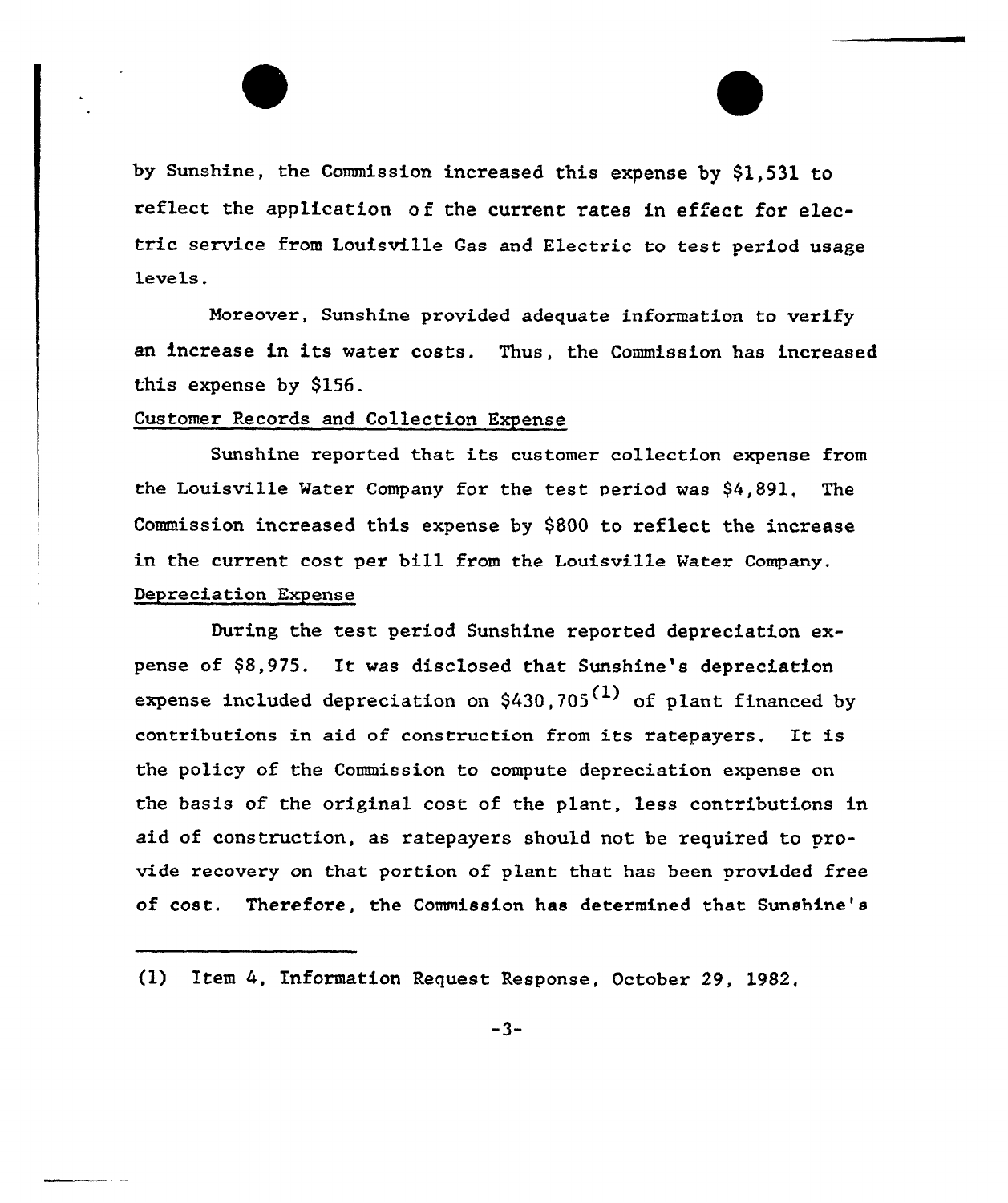

adjusted depreciation expense for rate-making purposes is  $$682.$ <sup>(2)</sup>

## Other Expenses

Sunshine provided sufficient evidence to indicate that its sludge hauling, garbage removal, alarm system, chemical deodorant and insurance expenses had increased. Therefore, the Commission has increased test period operations by \$481 to reflect increases in these expenses.

Thus, Sunshine's adjusted operations at the end of the test period are as follows:

|                                                                                                                      | Actual                                              | Adjustments                                | Adjusted                                        |
|----------------------------------------------------------------------------------------------------------------------|-----------------------------------------------------|--------------------------------------------|-------------------------------------------------|
| Operating Revenues<br>Operating Expenses<br>Net Operating Income<br>Interest Expense<br>Interest and Dividend Income | \$95,045<br>90.314<br>5, 4, 73I<br>18,719<br>12,115 | $-0-$<br>(4, 160)<br>4,160<br>$-0-$<br>⊶∩⊸ | 95.045<br>86,154<br>\$8.891<br>18,719<br>12,115 |
| Net Income (Loss)                                                                                                    | \$(1, 873)                                          | 4.160                                      | 2.287                                           |

#### REVENUE REOUIREMENTS

Sunshine had adjusted test period out-of-pocket expenditures of  $$116,154<sup>(3)</sup>$  including annual debt service payments of \$30,000. Because its cash flow was \$107,842,  $(4)$  Sunshine was not able to

(2) Calculation:

| Utility Plant in Service |                                      | \$466,247             |
|--------------------------|--------------------------------------|-----------------------|
|                          | Contributions in Aid of Construction | $\frac{(430,705)}{$}$ |
|                          | Non-contributed Plant in Service     |                       |

\*Non-contributed property of \$ 35,542 <sup>X</sup> composite depreciation rate of 1.92 percent =  $$682$  adjusted depreciation expense.

- (3) \$86,154 (Adjusted Operating Expenses) + [\$2,500 <sup>X</sup> 12 (Monthly Loan Payments) $] = $116, 154.$
- (4) \$95,045 (Sewer Service Revenue) + \$12,115 (Interest and Dividend Income) +  $$682$  (Adjusted Depreciation Expense) =  $$107,842$ .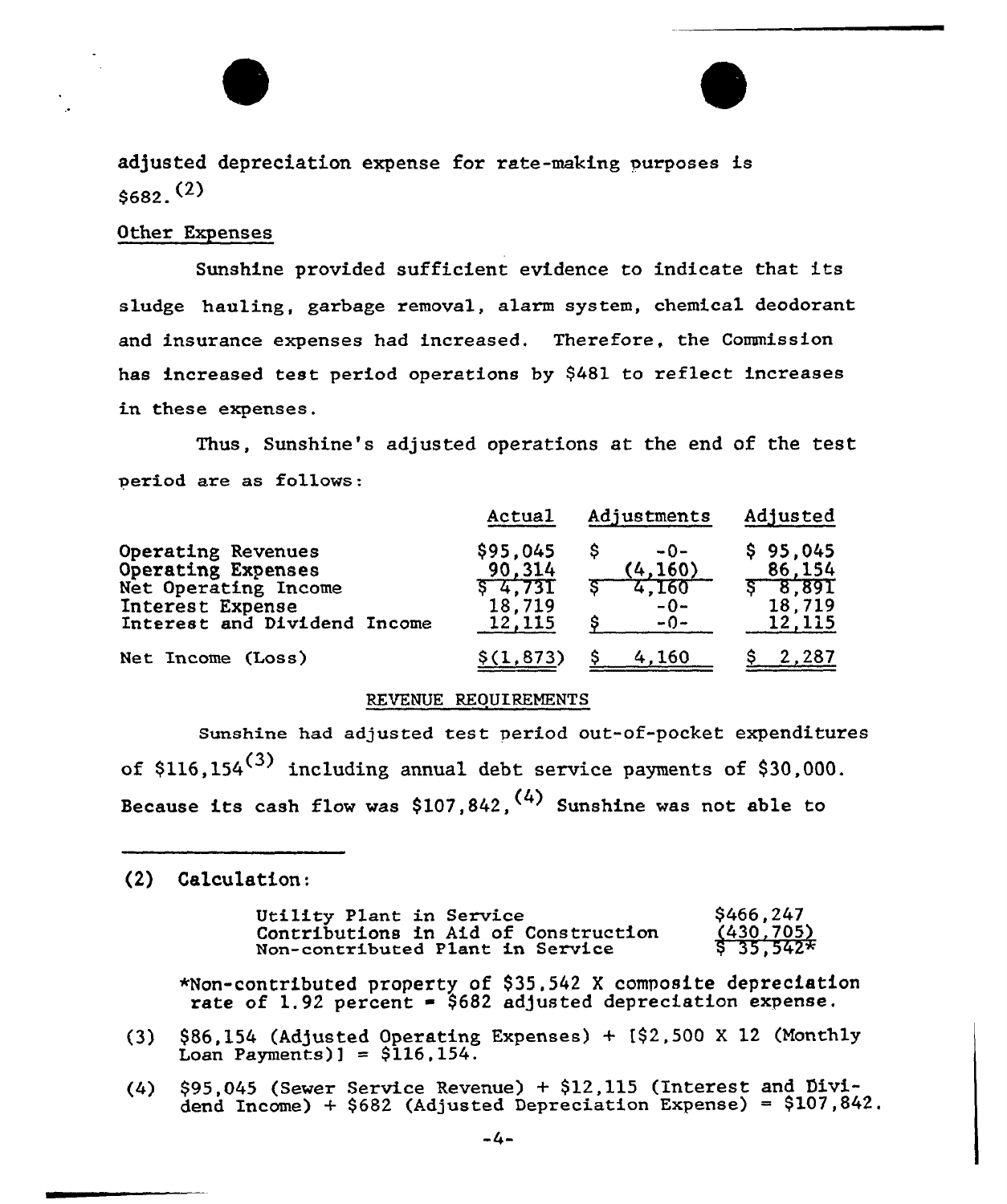

meet al1 of its financial obligations. Sunshine currently has outstanding debt of \$172,330 to the Stock Yards Sank of Louisville, Kentucky. This loan was initially for <sup>5</sup> years at an 11 percent interest rate. However, it vas disclosed that the loan will be extended for an additional 5 years. (5)

Mr. Ray McDonald, the majority stockholder, assumed control of Sunshine in 1980. At that time, Sunshine was encumbered with numerous debts, and its operations vere not in compliance with local sanitary codes. Mr. McDonald co-signed for and financed Sunshine's outstanding obligations on reasonable terms. The proceeds were used to pay loans, taxes and liens incurred prior to 1980 and to make improvements to the system to meet the sanitary codes and the requirements of this Commission. The Commission commends Mr. McDonald's efforts to rectify prior management inadequacies.

Under strict rate-making policy, principal on debt should. be repaid out of depreciation and income. Moreover, in sewer utilities whose plant is predominantly funded by contributions, the Commission generally uses the operating ratio method to determine revenue requirements. The opexating ratio method is an appropriate valuation in instances in which equity and debt investments do not represent a significant portion of a utility's plant in service. Thus, the utility's ability to meet its out-of-pocket current operating expenses is its primary risk of doing business.

However, in this case, because Sunshine's plant is almost fully contributed, litt1e depreciation is allowed and because of

<sup>(5)</sup> Letter from Stock Yards Bank, February 4, 1983.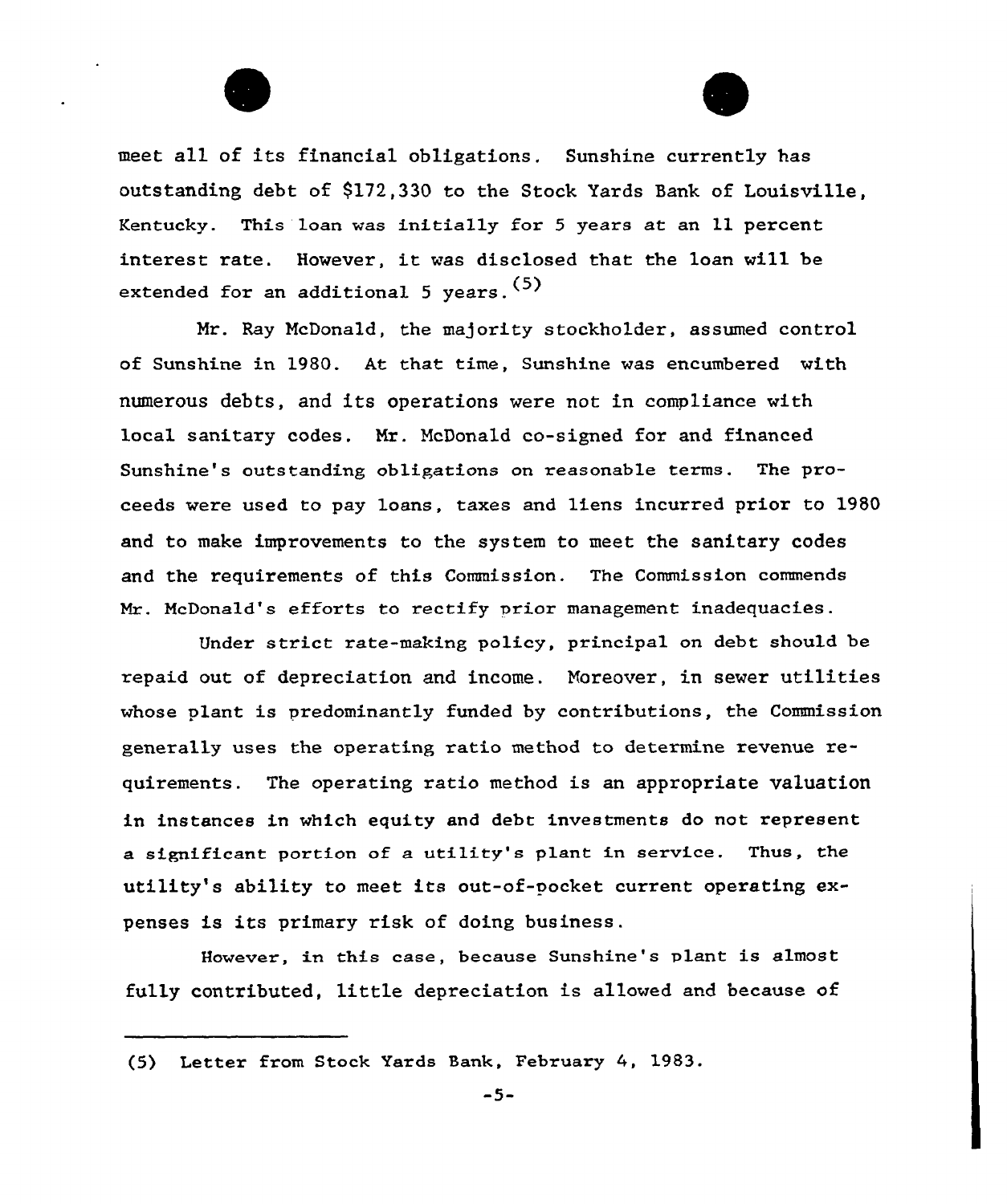inadequate management practices prior to 1980, Sunshine has significant debt outstanding to the Stock Yards Bank. Again, under strict rate-making policy, the Commission would not recognize all of this debt in the rate-making process because it resulted from improver management practices and should be paid by the owners of the utility, However, because Sunshine's new manager is responsive to the needs of the utility and its ratepayers and has made significant efforts to imorove Sunshine's finances and operations, the Commission is of the opinion that the debt service requirements in the outstanding loan should be considered in Sunshine's revenue requirements.

Because of the significant debt investment to be considered in the determination of the revenue requirement, the operation ratio method is inappropriate as it does not provide sufficient income to meet Sunshine's principal repayments. Thus, the Commission finds that the debt service coverage method {"DSC") is the appropriate method to use in determining Sunshine's revenue requirement.

In addition to income from sewer rates, Sunshine had other investment income of \$12,115, which the Commission considers a part of utility revenue for rate-making purposes. Sunshine's debt service is approximately \$30,000. Sunshine's DSC on adjusted net operating income of  $$8.891$  is .30X, which the Commission finds to be unfair, unjust and unreasonable. The Commission is of the opinion that a fair, )ust and reasonable DSC is 1.2X in that this coverage will provide revenues sufficient for Sunshine to pay its operating expenses, service its debt and provide a reasonable return to its equity stockholders.

 $-6-$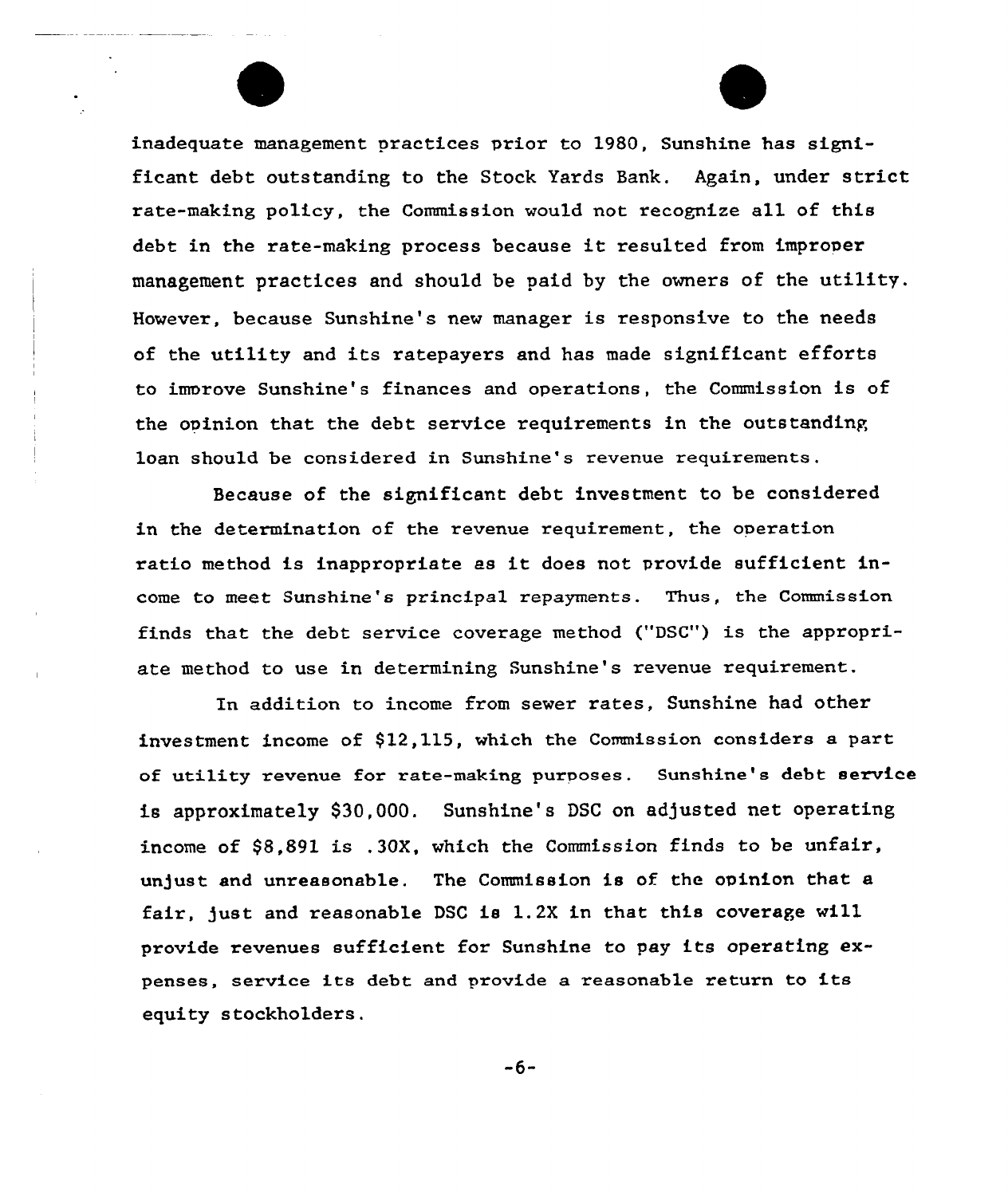



To achieve the DSC found fair, just and reasonable, the Commission has determined that Sunshine is entitled to increase its rates to produce an increase in annual revenues of  $$14,994$ ,  $^{(6)}$ which includes state, federal and Jefferson County income taxes of  $$3,510, (7)$ 

#### OTHER ISSUES

## Future Repairs

Sunshine wishes to make certain major repairs to its system in the near future. Sunshine provided a list of these expenditures totalling approximately \$ 106,500. While the Commission recognizes that these expenditures may be necessary to the operation of the sewer system, Sunshine has not obtained the appropriate financing. Therefore, the Commission cannot provide revenue in this Order for the proposed expenditures. Further, the Commission advises Sunshine to make application for approval of these expenditures and the related financing when such financing arrangements are complete.

#### (6) Calculation:

|                      | 1.2 X Debt Service Coverage             | $$36,000*$ |
|----------------------|-----------------------------------------|------------|
| Add:                 | Adjusted Operating Expenses             | 86,154     |
|                      | Subtotal                                | \$122,154  |
| $_{\texttt{less}}$ : | Adjusted Operating Revenues             | 107,160    |
|                      | $$95,045$ (Sewer Service Revenues) +    |            |
|                      | \$12,115 (Interest and Dividend Income) |            |
|                      | Increase in Gross Revenues              | 14.994     |

\*Debt Service of \$30,000 X 1.2 = \$36,000

(7) §36,000 - \$18,719 (Interest Expense) = \$17,281 (Taxable Income) - \$ <sup>380</sup> (2.2 percent Jefferson County Tax) <sup>X</sup> 18.52 percent (Federal and State Corporate Composite Tax Rate) =<br>\$3,130.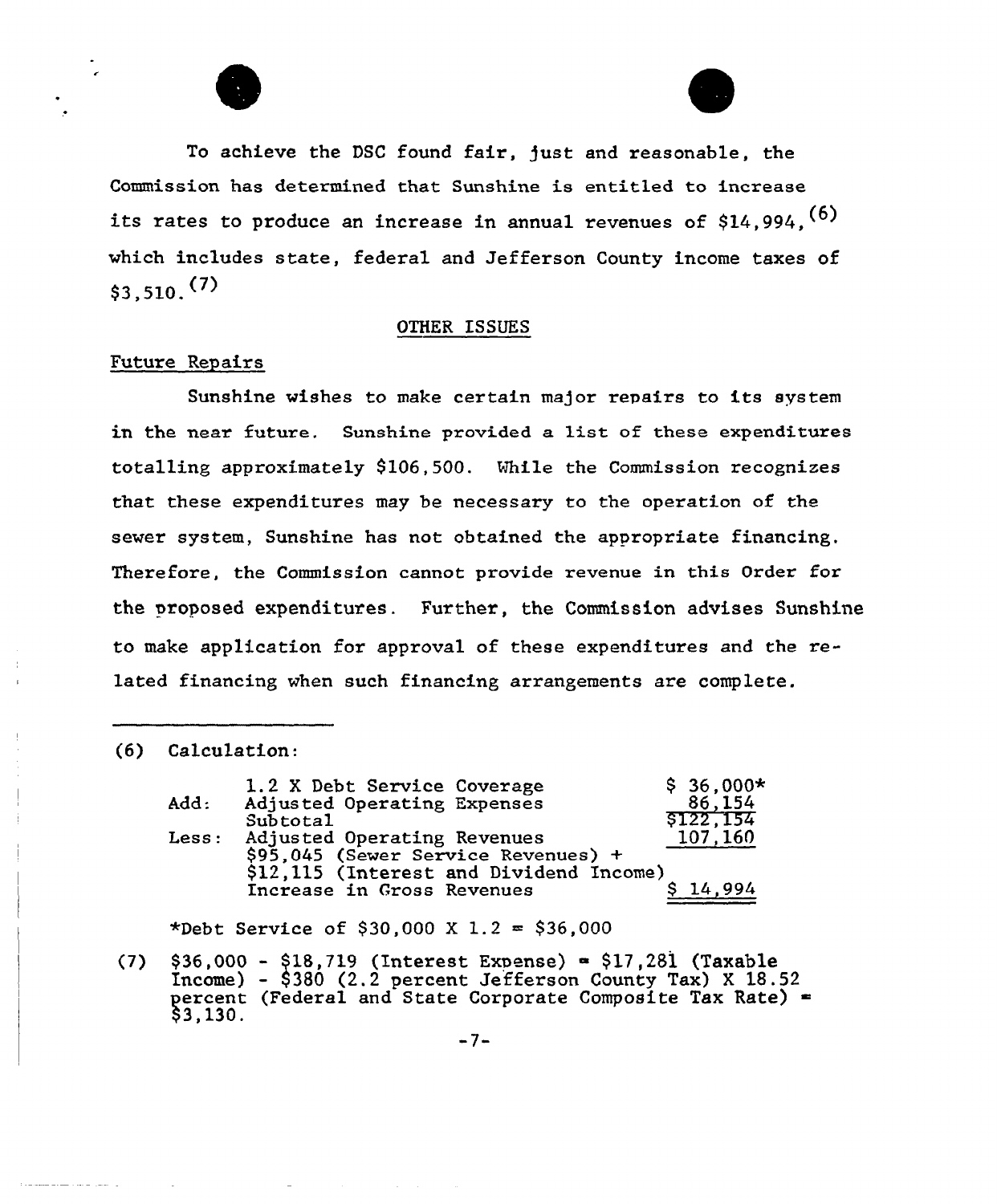# Accounting Procedures

After comparing Sunshine's operating and maintenance expenses with those of other sewer utilities of similar size and age, the Commission has determined that the level of overall operating and maintenance expenses is not unreasonable. However, the Commission found that due to Sunshine's accounting procedures a comparison of specific costs could not be made, Therefore, the Commission will require Sunshine to review its accounting procedures and conform them to the Uniform System of Accounts pursuant to KRS 278,220.

#### SUMMARY

The Commission, after examining the evidence of record and being advised, finds that:

(1) The rates in Appendix <sup>A</sup> are the fair, just and reasonable rates to charge for sewer services rendered to Sunshine's customers and should produce annual revenues of approximately 9110,039,

(2) The rates proposed by Sunshine wi11 produce revenue in excess of the revenue found reasonable herein and should be denied upon application of KRS 278.030.

(3) Sunshine has filed a valid third-party beneficiary agreement with the Commission.

IT IS THEREFORE ORDERED that the rates in Appendix <sup>A</sup> be and they hereby are the fair, just and reasonable rates for Sunshine to charge for sewer service rendered on and after the date of this Order.

IT IS FURTHER ORDERED that the rates proposed by Sunshine be and they hereby are denied.

-8-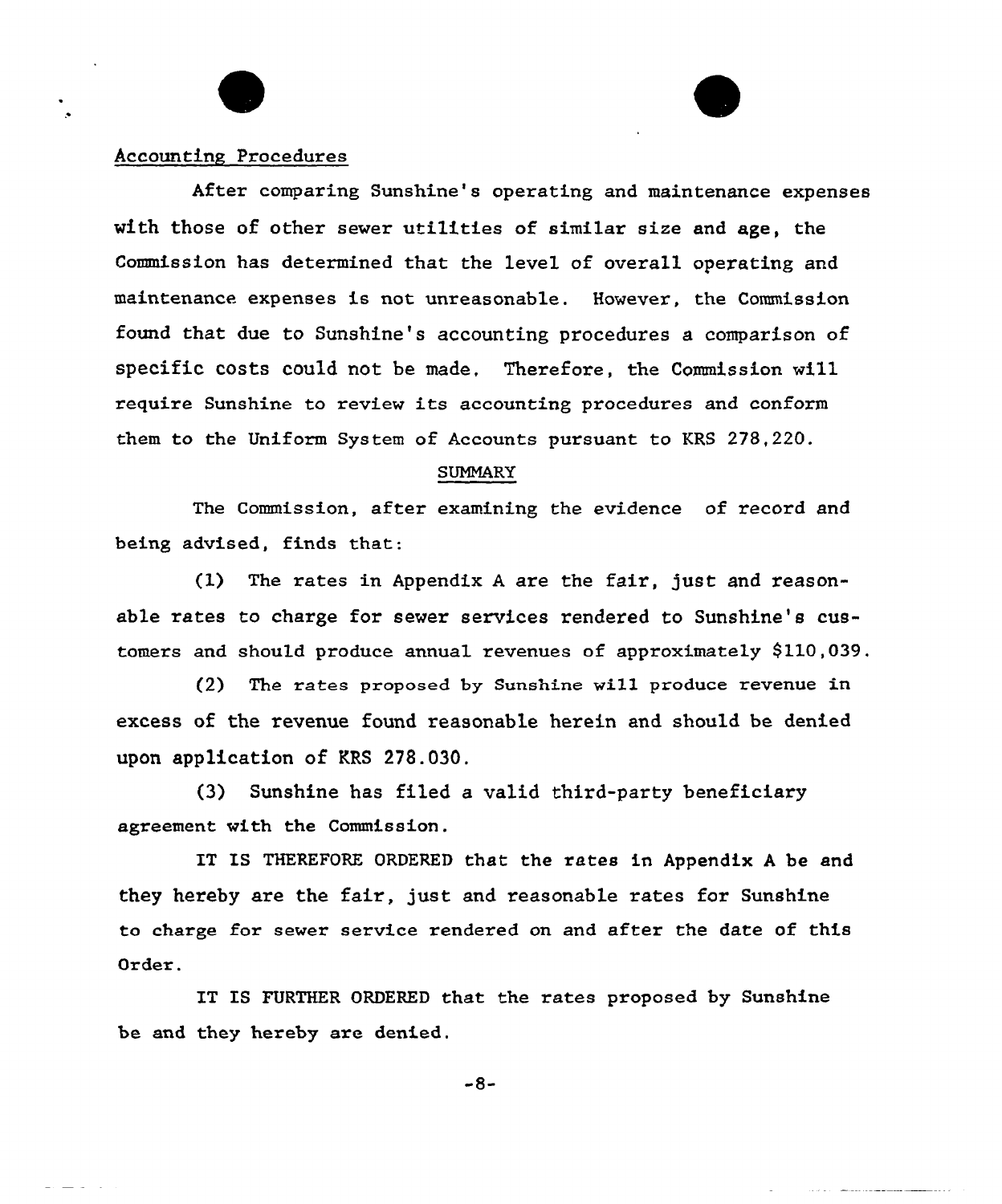IT IS FURTHER ORDERED that Sunshine shall modify its accounting procedures to conform with the Uniform System of Accounts pursuant to KRS 278.220.

IT IS FURTHER ORDERED that Sunshine shall file with this Commission its revised tariff sheets setting out the rates approved herein, within 30 days of the date of this Order,

Done at Frankfort, Kentucky, this 7th day of March, 1983.

PUBLIC SERVICE COMMISSION

well

Chairma

Vice Chairman

 $Commiss$ 

ATTEST:

**Secretary**